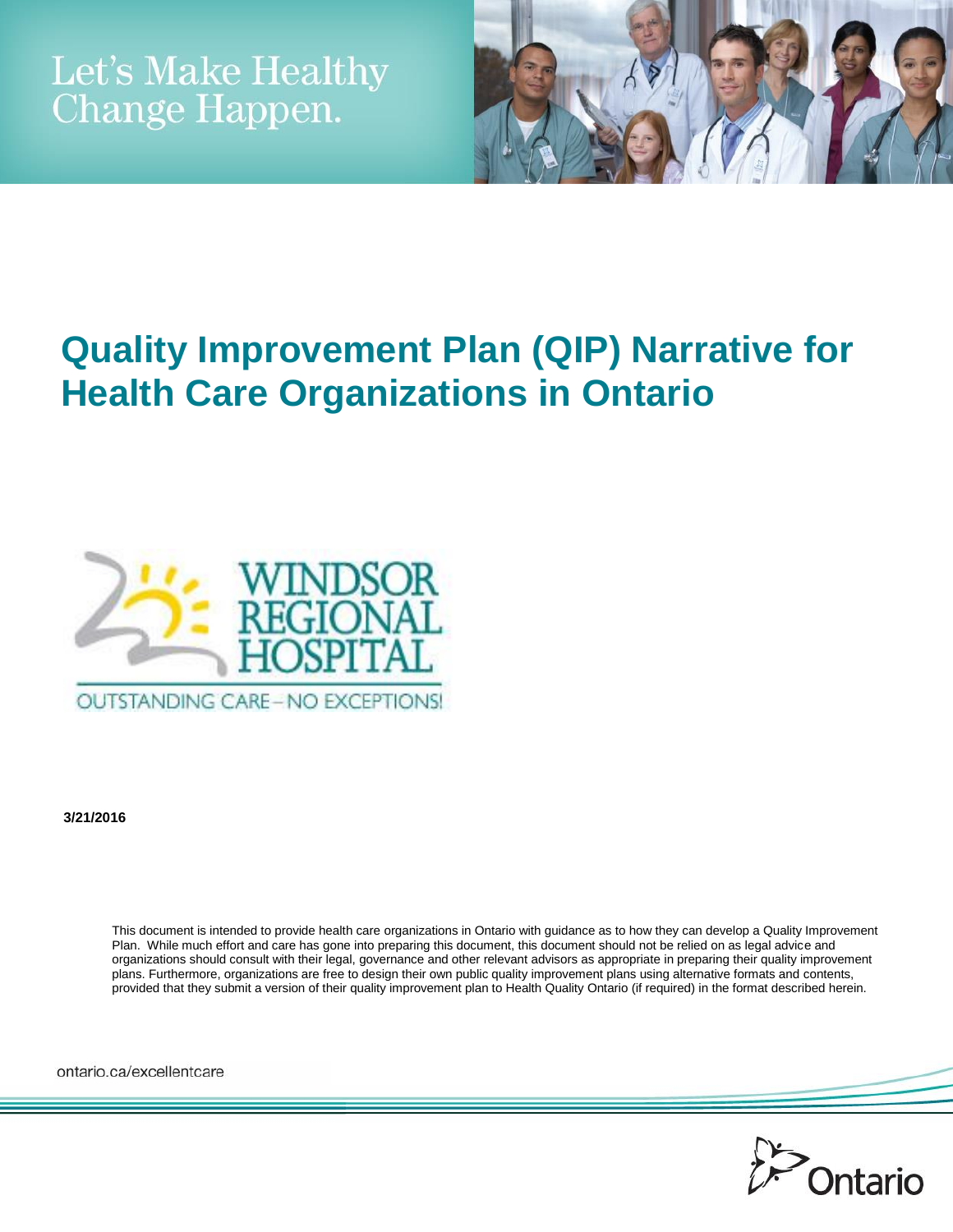### **Overview**

Message from President & CEO, David Musyj.

Windsor Regional Hospital's (WRH) 2016/2017 Quality Improvement Plan (QIP) continues to build on the vision of Outstanding Care…No Exceptions! The QIP aligns with the Erie St. Clair Local Health Integrated Network (ESCLHIN) priorities, the Health Services Accountability Agreement (HSAA), with the Ministry of Health and Long Term Care, and Windsor Regional Hospital's Strategic Plan. The QIP allows us to better direct resources to the areas where they will have the greatest impact. To Excel in Patient Safety and Quality is one of Windsor Regional Hospital's strategic directions.

The 2016/2017 QIP is based on a comprehensive assessment of opportunities to improve quality and safety and reflects quality themes that support our vision for a high performing health care system. The QIP builds on the plan from previous years with the ongoing commitment to improve in areas that have been the focus of quality improvement. The QIP reflects the overall mission to deliver an outstanding care experience driven by a passionate commitment to excellence, and is at the core of many of our 16 Corporate Quality Indicators.

In December 2015, Windsor Regional Hospital was successfully accredited by Accreditation Canada and received the designation 'Accreditation with Commendation'. Our relentless pursuit and our commitment to patient safety and quality improvements stood out throughout the Accreditation process as an area of distinction. Furthermore, the work of almost 4000 staff, 500 physicians and 700 volunteers demonstrates the compassion, commitment and excellence in the pursuit of our vison.

The 2016/2017 QIP was vetted through various process improvement teams, the Patient and Caregiver Council, the Medical Advisory Committee (MAC), the Quality of Care Committee and recommended to the Board of Directors for approval. Our QIP reflects a commitment to optimizing and standardizing practices across our two large acute care sites, allowing for consistent and continuous improvement efforts. It has been over two years since realignment and the goal remains – to ensure patients have the same high quality experience regardless of the campus they come to. As President & CEO of Windsor Regional Hospital, I made a commitment to our patients and staff and stated, "At the end of the day, no matter what campus a patient steps onto, their experience will be the same – Outstanding!"

## **QI Achievements from the Past Year**

The 2016/2017 QIP sets aggressive targets that are based on theoretical best or best elsewhere, with planned improvement initiatives to build on the successful processes and best practices of previous years. The objectives identified in this year's QIP continue to reflect a multiyear strategy that supports the tenets of the operating model for the two acute sites (Metropolitan Campus and Ouellette Campus), as we continue to move forward with the planning for a new single site acute care hospital. WRH remains committed to:

- Optimize capacity and re-balance activity across both acute care sites;
- Adopt a consistent city-wide approach to patient quality and safety;
- Facilitate best practices and models of care and standardization of both clinical and non clinical processes and practices;
- Explore operation efficiencies with a higher critical mass of activity;
- Explore opportunities for improved operating efficiency through economies of scale in administrative and support services;
- Improve coordination and consistency in service delivery;
- Establish a single professional (medical/dental/midwives) staff structure per hospital corporation;
- Establish a single unified professional staff, unified medical departments and a single Medical Advisory Committee (MAC) that will facilitate improved inter-site access to clinical consultation services and clinical technologies;
- Allow for the administration and professional staff to make day to day operational decisions and the Boards to govern with the vision of the future.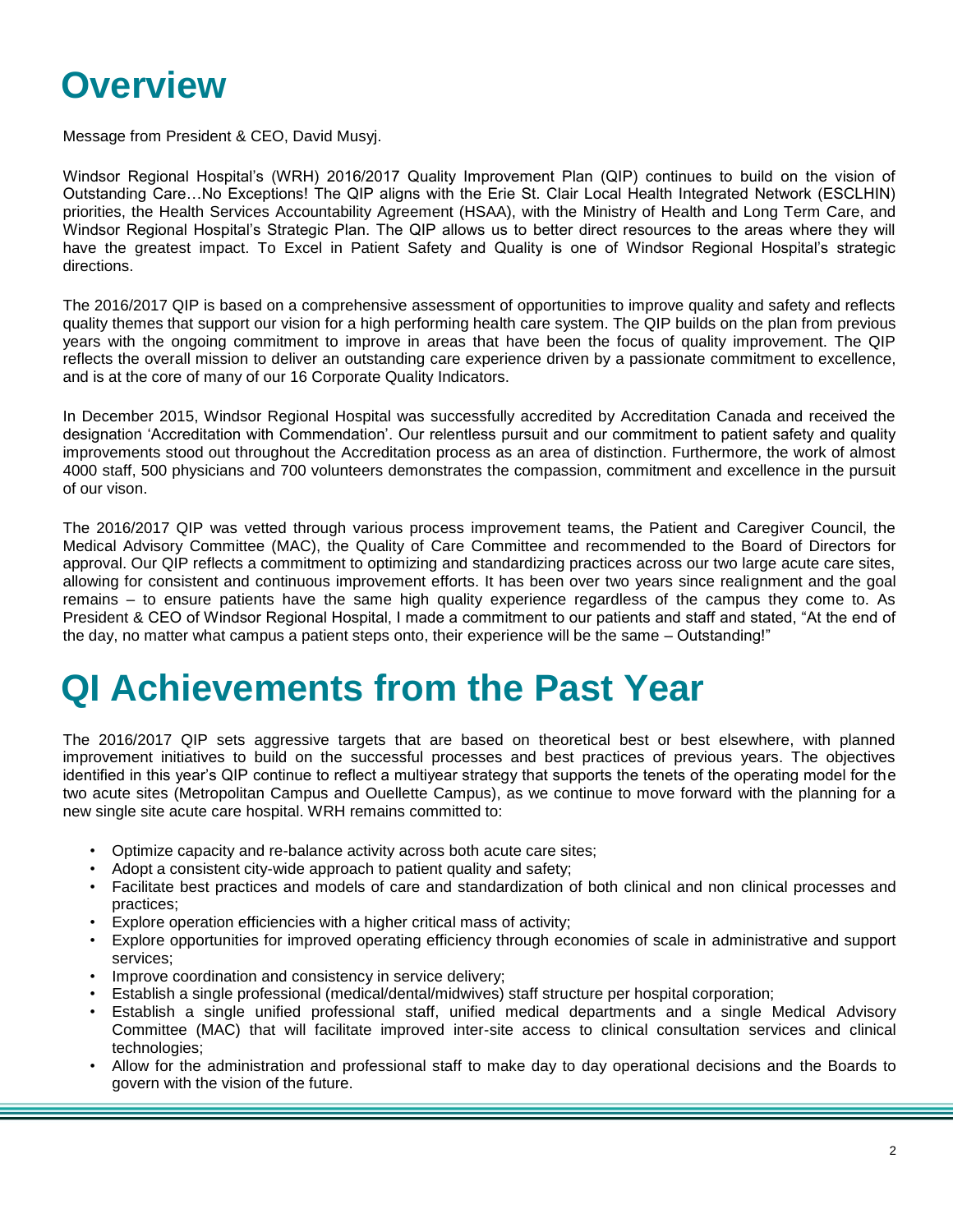Windsor Regional Hospital's 2016/2017 QIP focuses on 10 priority indicators identified by Health Quality Ontario (HQO) for acute care hospitals. WRH is committed to making improvements in a substantial way. With our ongoing development of QBP processes, WRH elected to report on all three QBP indicators (chronic obstructive pulmonary disease (COPD), chronic heart failure (CHF), and stroke. Now as a case costing hospital, QBP's are a priority and our focus will be on expanding on lessons learned and accomplishments made with other high volume and high cost procedures. Our 10 priority indicators include:

- Clostridium Difficile Infection (CDI);
- Medication Reconciliation at Admission;
- 90th percentile Emergency Department (ED) Length of Stay for Admitted Patients;
- Positive Patient Experience Inpatient;
- Positive Patient Experience Emergency Department;
- Alternative Level of Care (ALC) Rate;
- 30-Day Readmission for Selected HIGs;
- Risk Adjusted 30 Day All Cause Readmission Rate for Patients with COPD (QBP Cohort);
- Risk Adjusted 30 Day All Cause Readmission Rate for Patients with CHF (QBP Cohort);
- Risk Adjusted 30 Day All Cause Readmission Rate for Patients with Stroke (QBP Cohort).

WRH also focused on 4 additional hospital indicators, and included Hospital Standardized Mortality Ratio HSMR) as our 'other' indicator. HSMR was included in this year's QIP to improve on the progress to date, sustain the improvements made over the past year, and to continue to standardize across two acute sites. HSMR has been the focus of the work of the Medical Quality Assurance (MQA) Committee with initiatives involving front line and medical staff to continue to drive improvement. Improvement strategies led by the Medical Quality Committee in collaboration with the Health Records and Decision Support department included: documentation and coding review; case level review on in-hospital sepsis and 5 day mortality post major surgery cases; ongoing review of record level data submitted to CIHI as part of HSMR; and monthly department review of charts, and compliance with our Acuity Summary Form, structured discharge summary and the physician/service deficiency report.

In addition, the hospital has engaged our clinical experts to review clinical processes to reducing readmission rates for selected case mix groups (including Chronic Obstructive Pulmonary Disease (COPD) and Congestive Heart Failure (CHF)), prompting the development of evidence based clinical pathways that reduces the variation in care between care providers.

The additional/other indicators include:

- Hand Hygiene Compliance Before Patient Contact;
- Hospital Standardized Mortality Ratio (HSMR);
- Acute Care Falls with Injury;
- Use of the Surgical Safety Checklist

As we have in past years, we operationalized the falls indicator so that it relates to acute care and is reflected as the rate of inpatient falls with injury per 1000 patient days. The Fall Prevention Program at the Metropolitan campus has achieved impressive outcomes in the prevention of falls and falls with injury in an acute care setting, achieving a fall with injury rate of .03/1000 patient days since its launch. Following realignment, the goal was to accomplish the same level of success at the Ouellette Campus, and in the two years since introducing the Fall Prevention Program to the Ouellette Campus, the fall with injury rate has decreased from .79/1000 patient days to .07/1000 patient days.

The priority and additional indicators identified in this year's QIP are all transformational and measure important areas for quality improvement. Change ideas resulting in performance improvement stimulates new ways of thinking about how to improve quality. The QIP fuels conversation about quality among board members, senior leaders, individual clinicians and front line staff. Performance improvements across the indicators identified in the QIP can be achieved by collaboration among sectors, support from the LHIN's Integrated Health Services Plan, research of best practices, consultation with our health care partners, review of our own data, and feedback from staff, patients, and their families.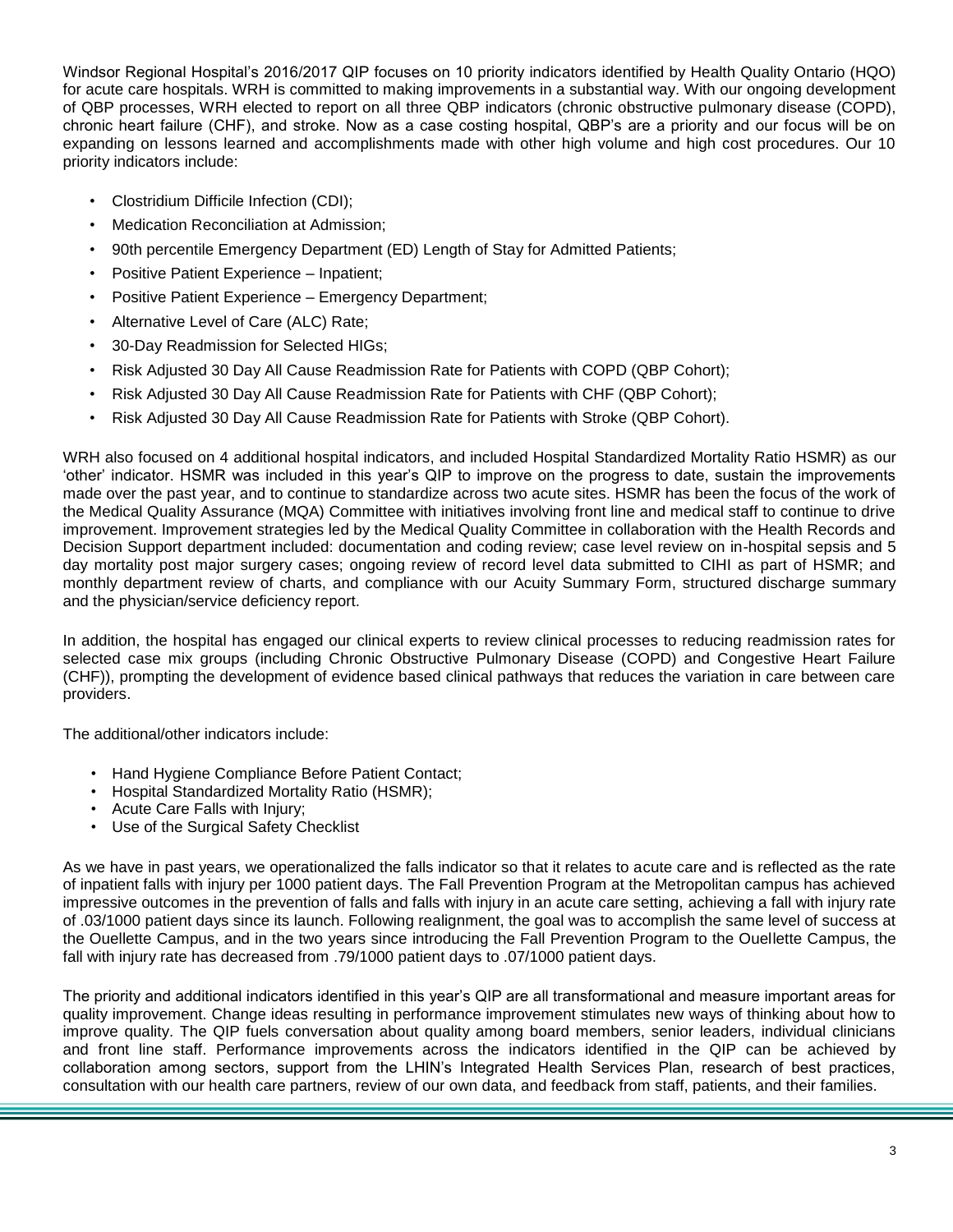To demonstrate our performance and the recognition received in 2015/2016 as a leader in quality and patient centered care, our frontline staff, leadership and medical staff presented at various conferences across North America and Europe. A few examples include:

- Accreditation Canada 4th Annual Quality Conference (April 2015): Presentation: Redesign of the Medicine Program from the Ground Up: Blending Theory, Method, and Staff Engagement for Groundbreaking Results;
- IPAC Canada 2015 National Education Conference (June 2015): Poster Presentation: Building System Capacity and Responsiveness to Emerging Pathogens and Outbreaks – Lessons Learned During the Ebola Outbreak of 2014-2015;
- RL6 Conference (June 2015) Presentation: Creating a Culture of Safety- From Bedroom to Boardroom with Windsor Regional Hospital;
- 16th Annual Infectious Disease Conference (September 2015). Presentation Panicked to Prepped: Ebola Preparedness at Windsor Regional Hospital;
- Mayo Clinic Delivery Science Summit(September, 2015 ): Poster Presentations Patient Safety from Boardroom to Bedside;
- Improving Patient Safety Through an Enhanced Concierge Program;
- Practical Strategies for Improving Patient Satisfaction Through Improved Emotional Support;
- Right Place, Right Time, Right Care: Short Stay Medical Unit Improves Patient Flow; Strategies for Helping Patients Feel "WELLcome";
- Quality and Safety Summit University of Toronto Nursing (November, 2015) Posters: Partners in Design: Meaningful Patient Engagement in Process Improvement; Implementing a Just Culture: Perceptions of Nurse Managers of Required Knowledge, Skills, and Attitudes; Improving Patient Safety Through Awareness: 2 X 4 Campaign;
- IHI 27th Annual National Forum (December 2015): Posters: Patient Safety from Boardroom to Bedside Clinical Red/Green Meetings; Console, Coach, or Discipline? The Experience and Outcomes of Implementing a Just Culture;
- RL6 Global Web Cast Series (January 2016): Presentation: Creating a Culture of Safety- From Bedroom to Boardroom with Windsor Regional Hospital;
- 5th Annual Accreditation Canada Quality Conference (April 2016): Presentation: Partners in Design: Meaningful Patient Engagement in Process Improvement;
- IHI International Forum on Qaulity and Safety in Healthcare (April 2016): Fixing More than a Fracture: Collaboartive Partnerships Improve Patient Outcomes.

## **Integration & Continuity of Care**

In 2014, Windsor Regional Hospital initiated the Standardization and Optimization Program (SOP). The consulting firm KM&T provided our leadership team with the necessary oversight to enable the SOP team to focus efforts on the standardization of services between the two campuses. The SOP team works collaboratively with teams comprised of patients, front line staff, leadership, and corporate support to understand their processes, and re-design them to incorporate best practices from within and outside the organization.

As of January 2016, the SOP team maintains 8 priority projects. Initial results show improved quality of care for patients as well as empowering front line staff who learn skills to drive continuous quality improvement within their own departments. The SOP projects are focused on the following priority areas: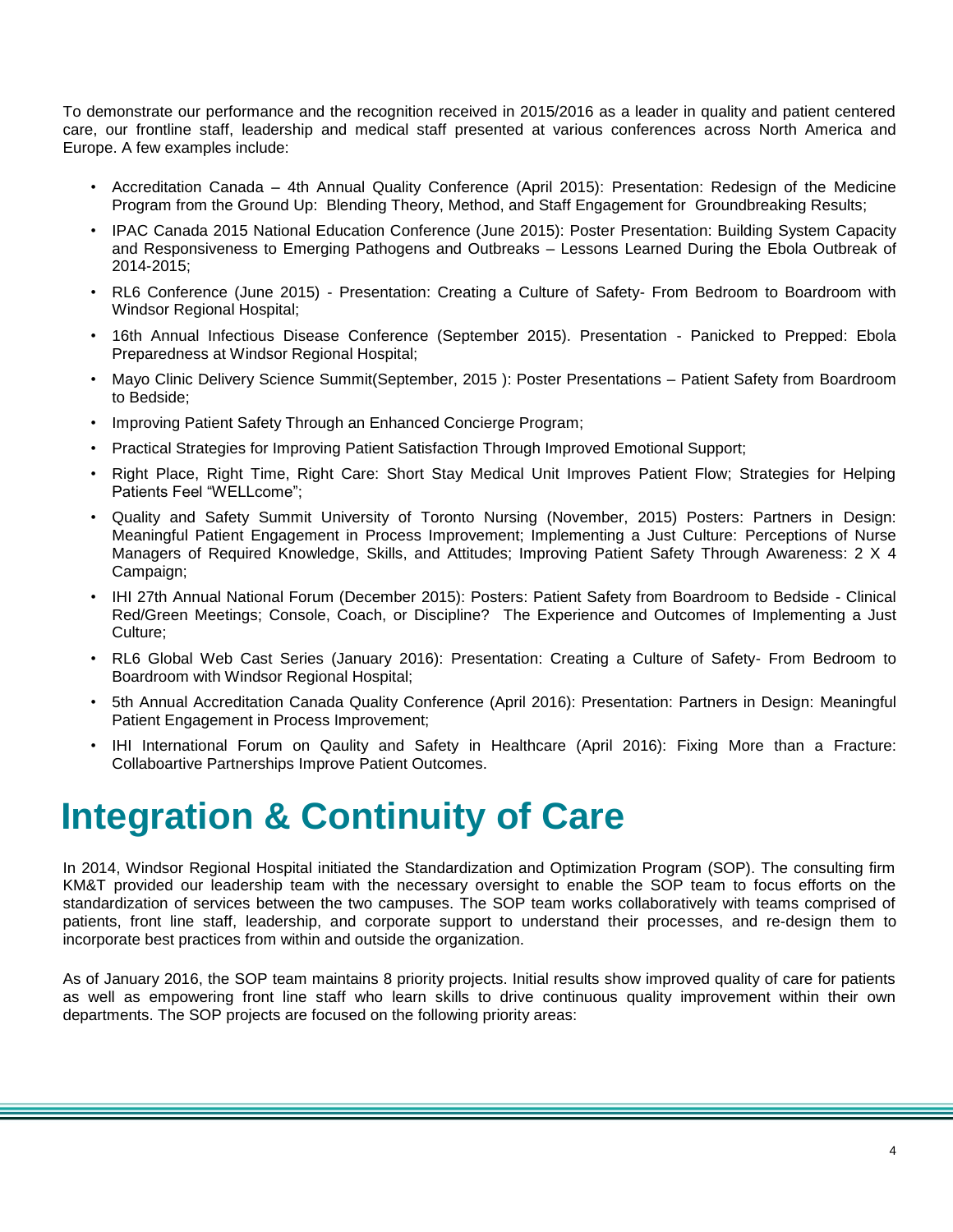- OR Scheduling and Pre Surgical Screening
- Medication and IV Fluid Incidents Causing Patient Harm
- MRI Wait Times
- Cath Lab Table Utilization
- Critical Care Transfer Time From Emergency Department to ICU
- Surgical Inpatient Units Direct Nursing Patient Care Time
- Fracture Clinic Wait Times
- Total Joint OR Turnaround Time

The realignment of programs and services across Windsor's two acute care hospitals in 2013 provided the necessary first step toward the future new single site acute care hospital. For care to be truly patient centered, it must be coordinated. The realignment of services across acute and sub-acute care has provided the opportunity for greater integration between sectors. In our community, healthcare will operate within an integrated healthcare system that will help to ensure that patients move from one care setting to another with fewer barriers. Healthcare is delivered by various providers including primary care, acute care hospitals, tertiary or sub acute hospitals, long term care homes, public health and community health service providers. The realignment provided an opportunity for formalized connections to support coordinated and efficient care across the continuum for residents in the Erie St. Clair LHIN. In this community, partnerships continue to be forged to create a complete system of care that is inter-connected and works for every patient. This realignment also reinforces government supported initiatives toward more community-based care, changing the demands and requirements of the acute health care service delivery system.

In January 2016, WRH launched a revised Discharge Policy bringing acute care and CCAC services together in a coordinated response to discharge planning, most especially those identified as Alternative Level of Care (ALC). Team work, earlier engagement by CCAC, screening for complex discharge issues, and Emergency Department diversion protocols are just a few mechanisms put in place to ensure that patients are in the right bed at the right time and services are coordinated to meet their needs post their acute care stay.

Windsor Regional Hospital is a key partner and a leader with its community partners, maintaining strong relationships with health care providers across Erie St. Clair (ESC) including; the Erie St. Clair LHIN, the ESC Community Care Access Center (CCAC), Emergency Medical Services (EMS), Schulich School of Medicine, University of Windsor and St. Clair College, the Family Health Teams, and Public Health. We also work closely with hospitals within our LHIN, such as Hotel Dieu Grace Healthcare, Chatham Kent Health Alliance, Blue Water Health, and Leamington District Memorial Hospital, and outside our LHIN with London Health Sciences, Henry Ford Hospital and the Detroit Medical Center, just to name a few.

In 2016/2017 Windsor Regional Hospital (WRH) and Leamington District Memorial Hospital (LDMH) will forge a unique relationship as two distinct acute care facilities collaborating on their Strategic Plans. This ensures that the Strategic Plans are in sync with each other in providing the best possible programs and services and strengthening acute care services across the region. "This collaboration is a normal course of action for partners with similar positioning in the health system of the region," said David Glass, Chair for LDMH. "We've often said that WRH needs a strong LDMH, and LDMH needs a strong WRH…Patients in LDMH's 'catchment area' often come to WRH for clinical care and hundreds are transported between LDMH and WRH for inpatient care. Building on the collaboration that already exists, and sharing desired outcomes for our strategic planning process, will help to identify gaps and areas of enhancement to ensure we maximize the patient centered experience in the new planned system of health care for Windsor Essex," stated Bob Renaud, Chair for WRH.

Indicators in this year's QIP such as the ALC rate and the 30 day readmission rate for selected HIG's and QBP's, allow for the development of common pathways and support services to help patients transition between hospitals and between hospital and community services. In January 2016, a revised Emergency Department (ED) triage and treatment process was launched because of the longer than expected wait times experienced by patients from the time they arrive in the ED to the time they are discharged or admitted. The new model was launched at the Metropolitan Campus with the plan to follow suit at the Ouellette Campus. The new process allows for patients to be triaged and treated more quickly, and to reduce the overall amount of time spent in the Emergency Department. Patients move to different "zones", making the most efficient use of space.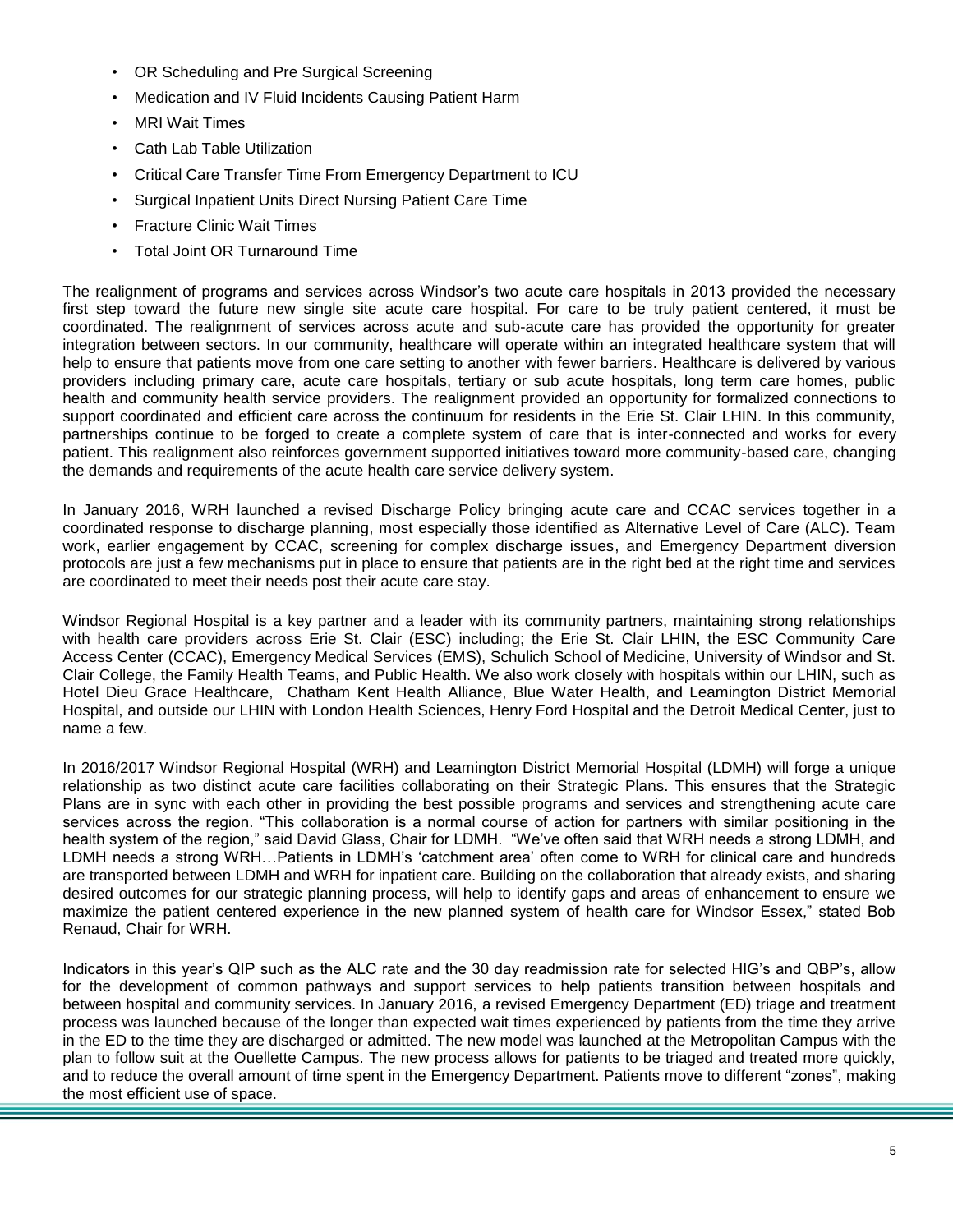Following an initial assessment in a patient assessment zone, patients are moved to another area for treatment and testing, and then to a waiting area for monitoring. Those with minor ailments are placed in a minor treatment area for medical concerns which can be dealt with quickly. The concept allows for patients to transition more efficiently and requires more teamwork – rather than an individual nurse responsible for monitoring a specific patient's care. This team approach means each patient is cared for by a team of staff who are responsible for a patient's overall experience. The concept also makes greater use of chairs throughout the ED, which expedites the movement – into and flow through the department so that more patients can be helped at any one time. The chairs are particularly convenient for patients who are mobile, reserving stretchers for those physically unable to sit during their ED visit. Initial assessments will continue to be conducted on stretchers, as they always have, but afterwards stretchers will be for those who are critically ill. It is our expectation that these changes will result in improving the patient experience and ensuring treatment is faster without compromising the quality of care being provided.

### **Engagement of Leadership, Clinicians and Staff**

To ensure sharing of quality improvement goals and commitments, WRH has embedded several innovative strategies to ensure our focus remains on our core corporate indicators, while engaging clinical staff and the broader leadership in leading the way with our patient safety and quality initiatives. Monday Morning Huddle (MMH) brings both clinical and non-clinical leadership together every week to review real time data (previous week's results) and makes the necessary changes to ensure goals are achieved. Weekly results are displayed across all inpatient units, openly displaying quality indicators to ensure that the staff are aware of their performance; staff can celebrate their successes and recognize opportunities for improvement. Clinical Red Green and Financial Red Green Meetings are monthly meetings held with the senior team and leadership and board representatives, examining the quality improvement process in more detail and working collectively to develop action oriented plans. Every corporate process improvement initiative has a Vice President and Director Lead and is supported by management and front line staff; allowing important improvements to stay at the forefront. Clinical programs and services ensure continued alignment with the corporate strategy, regional and provincial priorities, the changing needs of the community, and the current legislation. The Quality of Care Committee of the Board holds monthly meetings. All clinical programs report biannually and all non-clinical or support services report annually to this Committee. Senior administration, management and front line staff are present and participate in this presentation. Their report focuses on their program scorecard and addresses strategies utilized to address program area strengths and weaknesses. Patients are invited to participate in this meeting to communicate their positive and negative patient care experiences. Staff and leadership from the identified areas are present to respond to process improvements. Strategic leadership retreats occur throughout the year and include the members of the Board of Directors, the Executive team, Medical and program leadership with the goal of generating awareness of specific priorities and initiatives and respond to any challenges.

WRH recognizes the importance of supporting staff in their quality improvement efforts. With a strong investment in education and training, encouraging front line staff and leadership to present and attend conferences, WRH fosters a learning environment that provides the necessary tools and knowledge to support staff to achieve their own personal and professional goals. In turn, this helps to promote a positive work environment with a focus on quality improvement.

WRH's staff recognition program called 'Above and Beyond' recognizes staff for going the extra mile. The program operates with recognition being submitted on line or by email by other staff, patients, families and visitors. The Patient Experience Committee reviews the letters of recognition and awards staff a certificate and a token identifying the act of care and compassion. The tokens can be turned in for gift certificates. Our recognition goes one step further; those recognized for Above and Beyond are photographed for banners, posters and promotional material. Many can be found on the 'Wall of Fame" at each campus.

Post realignment standardization included a review of our current Model of Care and the decision to have RN's and RPN's working together across most clinical areas at both acute care sites in 2016/2017. This was a shift from the RN only nursing model at our one site. The roll out of this new Care Model focuses not only on the change in practice, but also ensuring that nursing staff have the necessary tools and appreciation for working as a team delivering a best practice model. A multifaceted approach to staff education was developed that supported the skill mix changes being implemented at one campus and the enhancement to the scope of practice at the other site.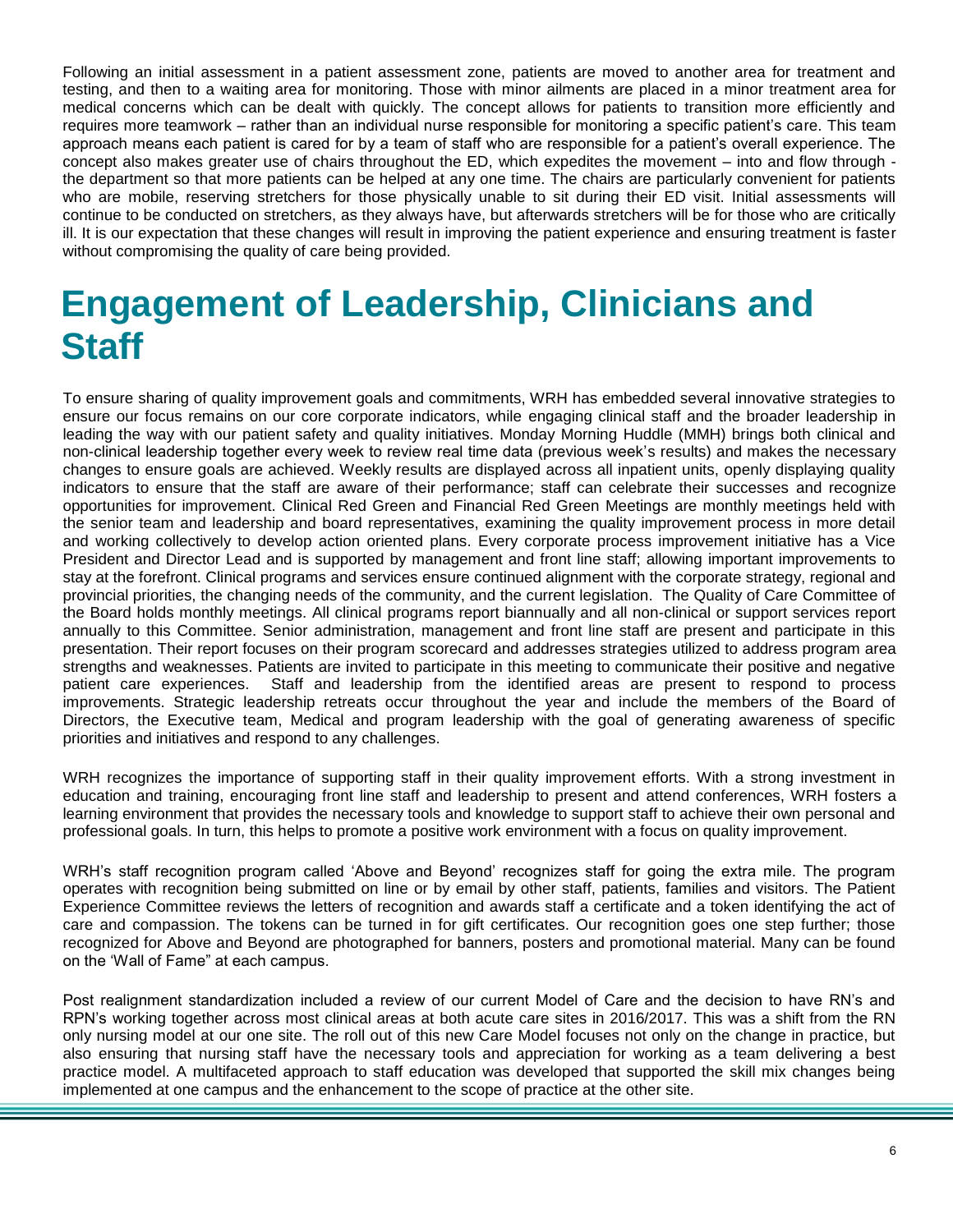The goal was to move toward a full scope of practice for Registered Nurses and Registered Practical Nurses at both sites. The orientation and training model is based on the Vermont Nurses in Partnership Project (VNIP), a competency based model that utilizes Benner's Novice to Expert theory as well as Lenberg's Competency Assessment Theory as a framework for education and training.

Responsible stewardship combined with innovative thinking will push us to make the best use of limited resources and implement improvement strategies that drive value and effectiveness in the provision of care. Health System Funding Reform has resulted in hospitals in Ontario facing deficits. Windsor Regional Hospital is no exception, and difficult decisions have been made to reduce the deficit. Quality Based Procedures (QBP) are a major area of focus, and as a source of revenue, they are reviewed and compared to benchmarks on an ongoing basis. A QBP Steering Committee acts as the executive champion to spearhead change management across the organization and oversee project governance. Year 4 QBP's will focus on overseeing the 21 QBP's across the two acute sites, meeting the targets, and maintaining the required quality outcomes.

# **Patient/Resident/Client Engagement**

Patient engagement is fundamental to the QIP's core objective of continually improving the care experience of our patients and their families. The belief that partnerships among patients, families and health care providers are mutually beneficial to all parties is at the core of WRH's Patient and Caregiver Council (PCC). The Patient and Caregiver Council reviewed the QIP and provided feedback. Patient and caregiver knowledge, values, beliefs and cultural backgrounds are incorporated into care planning and help to inform decision making. The Patient and Caregiver Council provides insight to professional staff, nurses, and other health care providers to ensure that the highest level of care is delivered. The goals of the Council are to:

- Improve patient safety and the delivery of quality of care;
- Promoting improvements in processes and services;
- Enhancing communication with patient among hospital personnel;
- Improving navigation through and within the health care system.

The SOP team also includes patients in their standardization and optimization process improvement initiatives. During review and standardization of processes, patients provide important input in areas such as: Mapping sessions to identify current process gaps, opportunities to redesign processes to eliminate 'waste'; Creating patient experience surveys for immediate feedback about process changes; Redesigning patient education materials; Attending hospital celebrations highlighting work done to date; Sharing their involvement in newsletters / website / videos; and testing new approaches through engagement in improvement team meetings.

When health care is perceived though the eyes of the patient and family and/or caregivers, research shows that the quality of care rises, costs decrease, provider satisfaction increases and the overall patient care experience improves. Windsor Regional Hospital is taking great strides in narrowing the gap between the kind of care patients receive and the kind of care they should be receiving. Patient satisfaction is one of the more difficult indicators to improve upon and can take years for an initiative focused on patient satisfaction to demonstrate improvement. As such, it is important to consider both patient experience and patient satisfaction, and use the information gathered to design care and services that consistently and reliably deliver an ideal patient experience.

Every patient admitted to the hospital receives a Welcome Letter from the President and CEO, where patients are welcomed and provided with my personal phone number. Of the phone calls received, the majority (over 90%) are from grateful patients wanting to share their stories of hope, care, and compassion.

In 2014, Windsor Regional Hospital collaborated with Henry Ford Health System in Detroit, Michigan, and implemented AIDET training. AIDET (Acknowledge, Introduce, Duration, Explanation and Thank you) is a program that teaches staff to communicate with patients and their families as they do with one another. Today, over 1600 staff, leadership, volunteers, patients and family members have received this training.